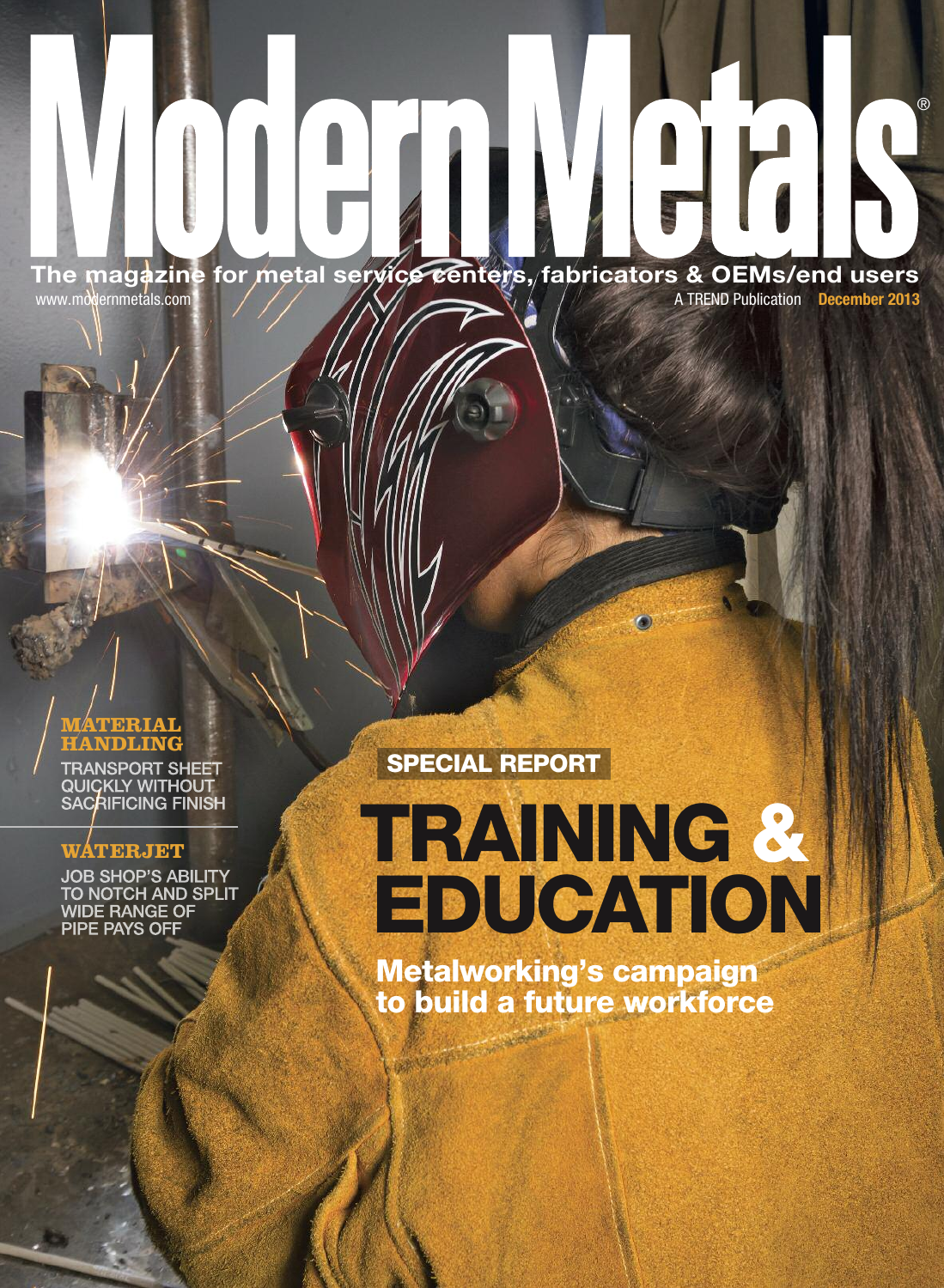# **PRISTINE POSITIONING**

# Reinvesting in itself, one company finds value in bundle splitting solution

### **BY** GRETCHEN SALOIS

Is impossible to get the white-glove<br>treatment when sorting through metal<br>sheet using traditional manually oper-<br>ated cranes. When metal rubs against<br>metal, scuffs and scratches inevitably ret's impossible to get the white-glove treatment when sorting through metal sheet using traditional manually operated cranes. When metal rubs against sult, damaging the plates scraped by the sheet lift. To combat this costly consequence, Brampton, Ontario-based Del Metals sought a solution that would not damage material while making the company's overall operations more efficient.

Del Metals is a general lines service center that stocks a broad product range including fence pipe, tested pipe

(A53/A795) and seamless pipe; a full range of light bar, channel; tubing and structural shapes/sections; and a full range of hot rolled, cold rolled, galvanized and galvanneal products. The company serves many facets of the manufacturing sector including construction, fabrication, truck trailer fabrication, electrical enclosures, OEMs, off-highway equipment, as well as mining and agricultural industries. The company found its current material handling methods were consistently damaging its sheet product.

A privately owned company, Del Metals is a member of the North American Steel Alliance, a connection that introduced Del Metals to fellow member, Canrack Storage Solutions Inc., Mississauga, Ontario. "We found out about Canrack through our NASA membership as well as the fact that a lot of our friends had invested in this bun-

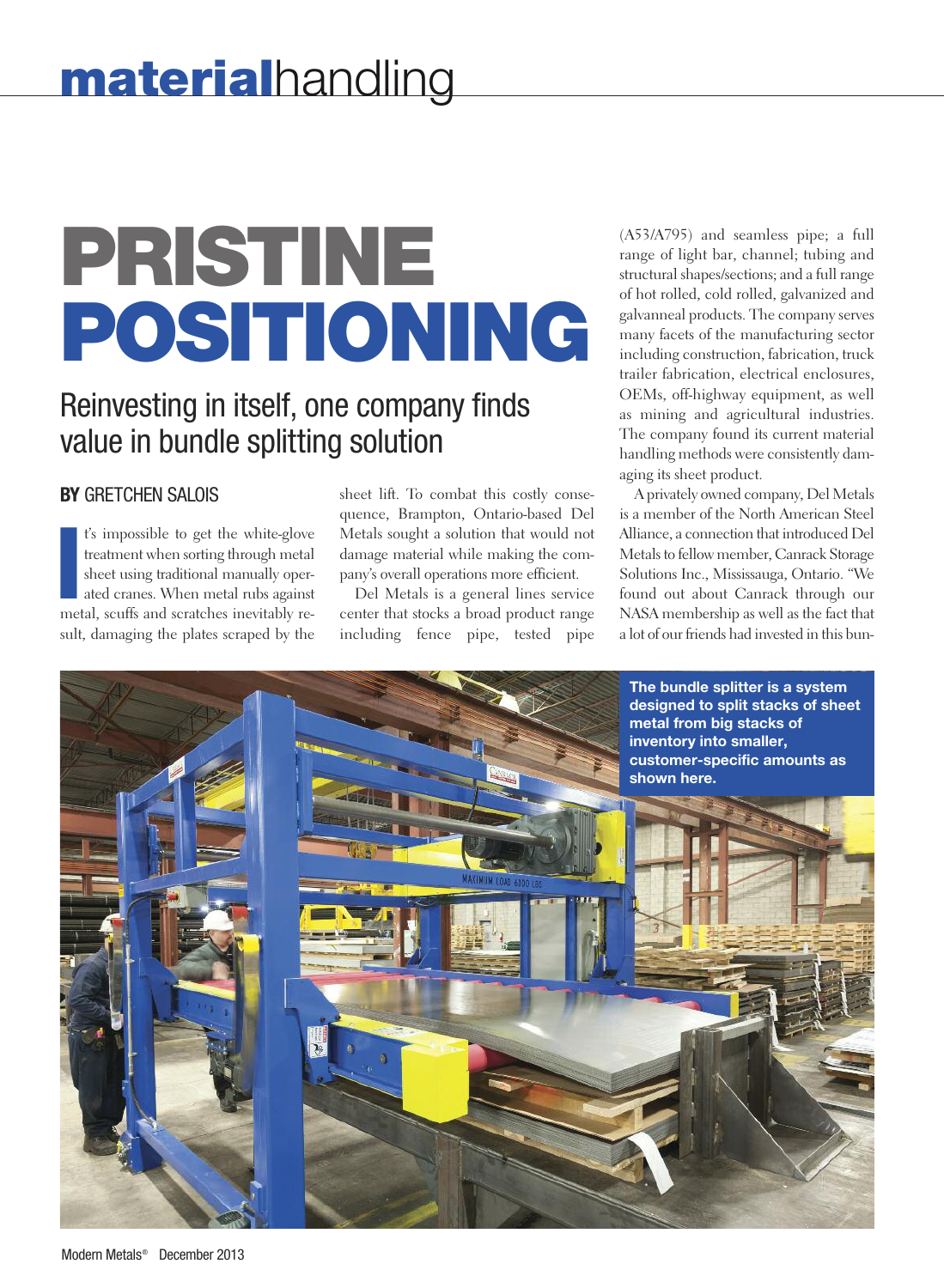

dle splitting technology," says Paul LeGendre, vice president of sales and procurement at Del Metals. "In today's business environment you need two things to succeed: the right people and the right equipment to efficiently process, package and ship customer orders. We looked around at the North American marketplace and found relative to processing and packaging bundles, Canrack had the best solution and proven track record."

Del Metals built its business with a strong focus on reinvesting in and embracing new technology. This is reflected in the <sup>1</sup> ⁄2-inch by 72-inch stretcher leveler investment made five years ago that made Del Metals one of the first companies in North America to have this technology, according to the company. The company also invested in a new light gauge tension leveled cut to length line that is capable of running both ferrous and nonferrous products from 30 gauge through 10 gauge by 72 inches wide. The Canrack bundle splitter is its most recent investment, purchased to remedy the damage its current handling methods were making to light gauge sheet products.

#### **Practical process**

After investing millions, Del Metals found its ability to package and meet delivery requirements was inadequate. "We looked at how we processed sheet and how we handled material multiple times and knew we had to make a change. That's where Canrack came in," LeGendre says. "With so many pieces being produced on our new line,

many top and bottom pieces were getting damaged due to frequent handling by crane. Now, instead of moving around four or five piles, Canrack's bundle splitter allows us to store and move material in one pile, splitting material into incremental piles when needed.

Since getting the bundle splitter, our reliance on our cranes has been reduced and none of our piles have been damaged," he continues. "This will only get better the more volume we add as the business grows."

Del Metals began running the bundle



**The operator inserts Canrack's pick and split wedges to indicate where to separate the stack of sheet metal.**

splitter in late October and is already seeing a 10 to 15 percent improvement in its day-to-day operations. "It's been great—an easy learning curve—and our operators learned what they needed to know in hours as opposed to some equipment/systems, which can take weeks or even years for them to feel fully comfortable working," LeGendre says.